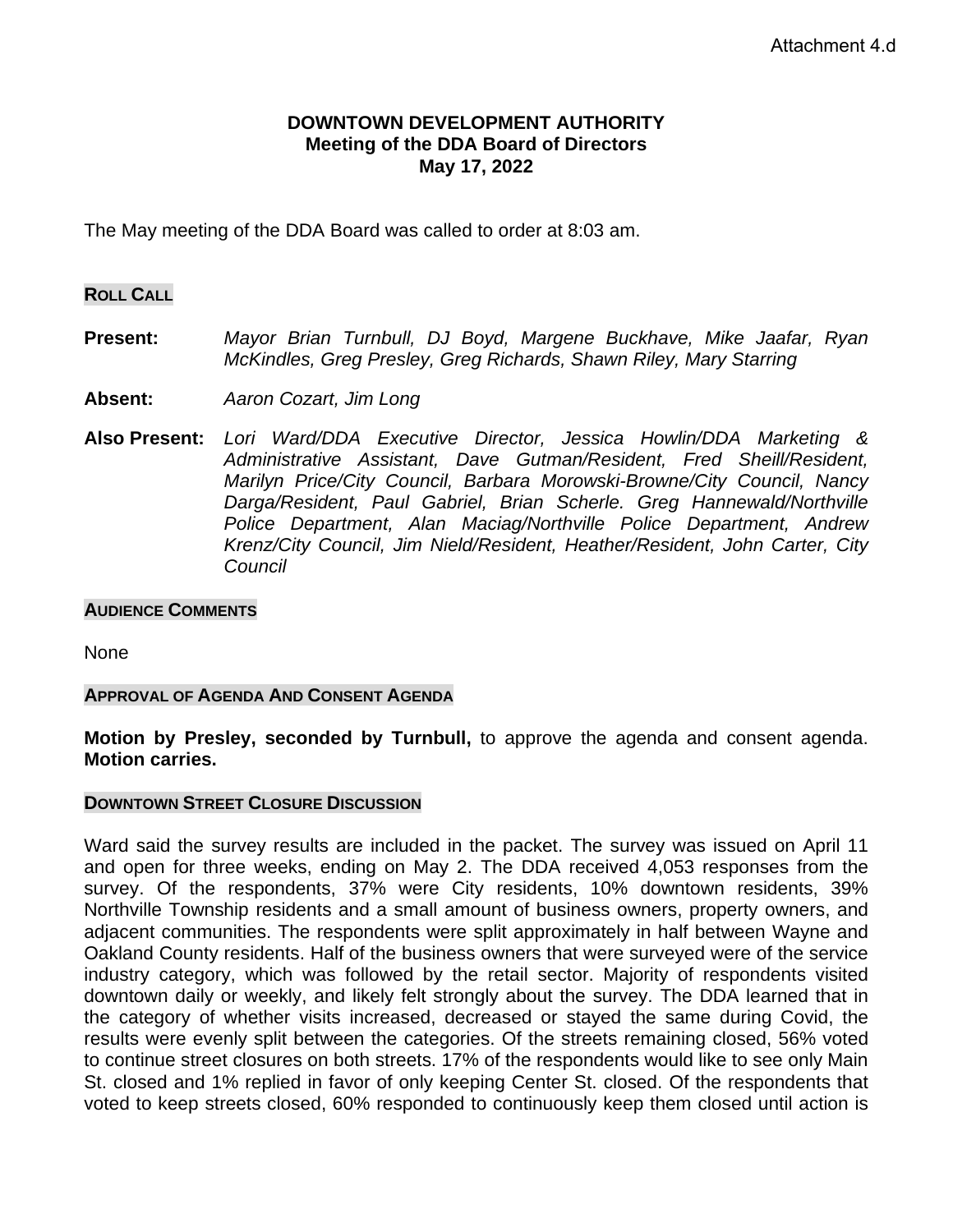taken by City Council, with 23% voting to seasonally continue the closures. The percentage that responded to reopen the streets overwhelmingly replied that the streets should reopen immediately. 53% of respondents are also in favor of expanding the social district to include restaurants such as The Garage and Tiramisu.

Ward said that there is a matrix included in the board packet, which will assist with a discussion on the survey results.

Riley said he reached out to each board member after the joint Town Hall meeting and was able to speak with each member except for Cozart. There were about 18 people that spoke at the Town Hall and the feedback offered a roughly 50/50 split on residents in favor of reopening or continuing the street closures. Riley said speaking on behalf of himself, the DDA focus needs to be on who is being affected the most regarding the street closure decisions. As it was mentioned at the Town Hall, the DDA needs to have clear guidelines on what businesses are able to do with the closed areas and how to heat outdoor structures. Riley added that when he spoke with Jim Long, Long said if the outdoor areas can be used and there is activity, there is no reason not to continue the closures.

Boyd said looking at the results, business owners fall in line with the general survey with a significant majority preferring some type of closure and social district. The survey shows property owner responses flipped from this, with only 26% voting to continue some type of closures. Riley said this could be due to property owners not being local and possibly not seeing a benefit of the street closures. McKindles added that there don't seem to be many anomalies and the segments track similar ratios.

Presley said the DDA needs to consider residents and business owners, and the health of the downtown both short- and long-term. There are construction impacts to consider, in particular on Cady St. Surrounding neighborhoods have already been impacted by the added traffic, and will be asking to handle more. Presley said he errs on the side of reopening Center St., and asked if the DDA has spoken with businesses that currently use the streets, like Dancing Eye Gallery, to find different solutions. Presley said he appreciates the many people that enjoy bringing their families downtown and if the DDA keeps Main St. closed through November, it will give some time to plan next steps and still offer a space for people to get together. Presley would like to survey businesses on Main St. and do a deeper dive to see impacts of street closures. Presley said long-term closures create infrastructure and logistic issues but a seasonal closure would avoid some of this. On the social district expansion, Presley would like to see it happen.

Boyd said he also likes the idea of expanding the social district. Boyd noted that the social district does have boundaries, prohibiting bringing alcohol inside retail businesses. Boyd also favors seasonal closures and is sensitive to reopening Center St. as it is a main throughfare. The survey information was good and valuable. Boyd enjoyed the feedback from families that appreciated the freedom to enjoy downtown in a relaxed way. A seasonal closing would allow for that but also prevent the lonely empty building feeling in winter, and means there isn't a heating problem to solve.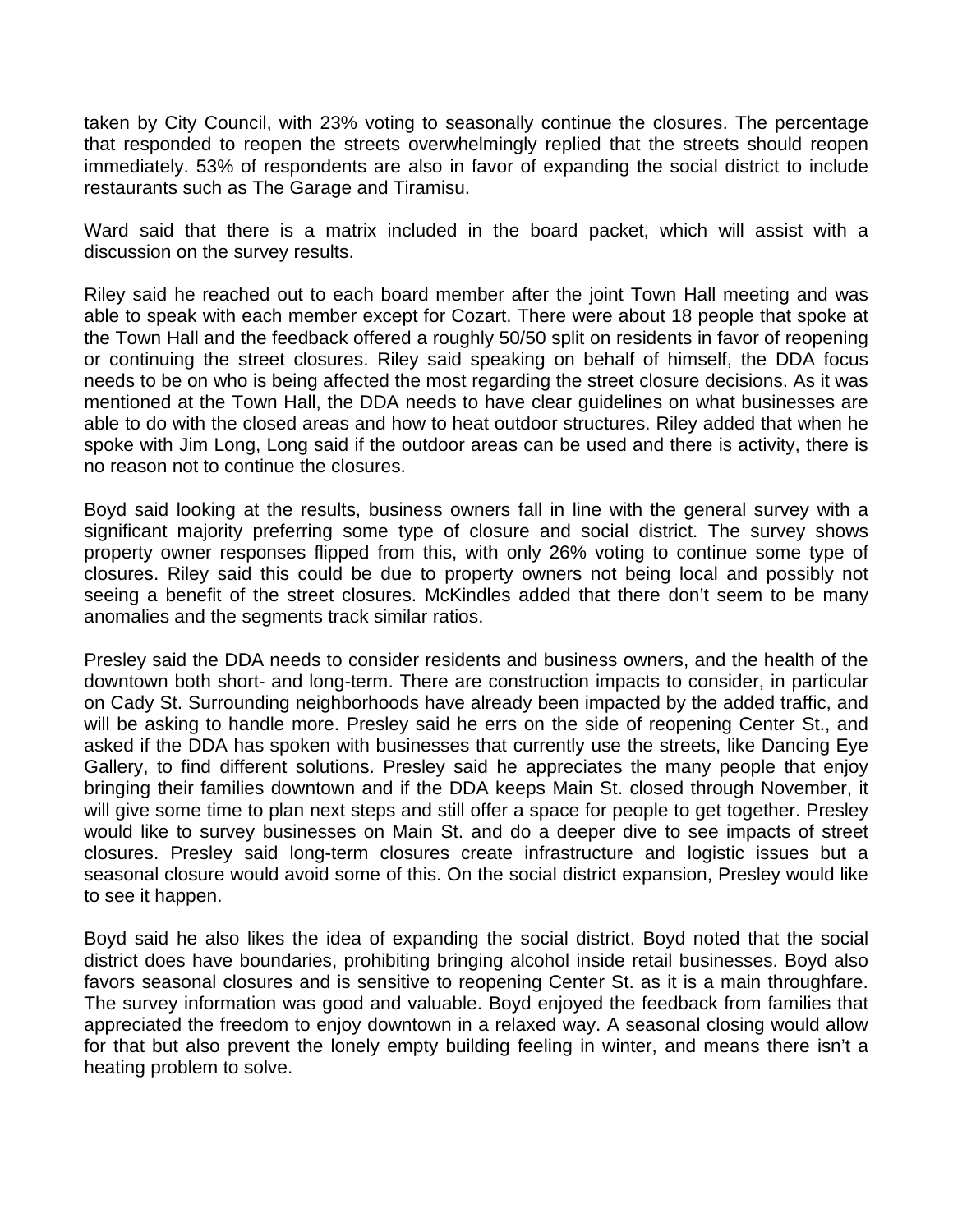Starring said after spending a lot of time downtown, it is obvious that people really have a good time and she likes the whole atmosphere. Starring added that traffic is horrendous in the neighborhoods with Center St. being closed. Starring would seasonally close Main St. and permanently open Center St.

McKindles said the survey results were surprising but respects the responses. McKindles agrees with Boyd and Starring, and is in favor of opening Center St. seasonally but keep it closed at least through this season. Like Boyd, McKindles said the DDA should consider seasonal closings for both. Once a decision is made, the DDA should look at options how to make it look permanent like adding bollards. McKindles would close Main St. permanently and Center St. seasonally.

Turnbull noted the social district is not related to the street closures and can continue whether the closures remain or not. Turnbull said like all, he is downtown almost every night and meets with 3-4 citizens daily. Turnbull said he believes Main St. should remain closed seasonally from May through October and open Center St. permanently.

Richards said the issue of dining structures needs to be addressed by the City if the closures are seasonal. The structures were not designed to be taken up and down constantly. Richards said closures have definitely helped restaurants but the closures also helped make the downtown more appealing overall to anyone that came downtown. The intersection at Center and Cady needs to have a more permanent stop light and the stop signs have helped with traffic flow down there. Richards said he is in favor of including as many restaurants as possible in the social district.

Presley asked Richards if there was a way to efficiently assemble and disassemble the structures seasonally. Richards said when they initially talked with the Building Department, it is not possible to drill into the streets due to water getting into the road and creating a freeze/thaw that can crack the concrete. Richards added that the company they purchased the structures from also installed them, so Browndog would have to figure out logistics of getting them up and down. Boyd said if the DDA does a permanent closure, the Historic District Commission would be involved in the structure design. Ward added that the DDA needs to look at distribution of land going forward if the closures continue.

Buckhave said she would love to see the streets stay closed permanently and seasonally as a second choice. It does open a pandora's box for items that need to get done and it would be helpful to hire advisors on this step. Buckhave added that the DDA needs to work to get more retail in the downtown and businesses need to help keep the downtown vibrant.

Jaafar said there have been a lot of great points made during the discussion. Jaafar was originally against the street closures and his family car wash business was affected at the beginning, but thanks to the DDA and his daughter, with social media they were able to promote how to get to his business around the detours. Jaafar said he wants Center St. opened now. With Center St. being closed, it is a hazard in many ways. Jaafar added that he would agree with seasonal closures and is also in favor of seeing the social district expanded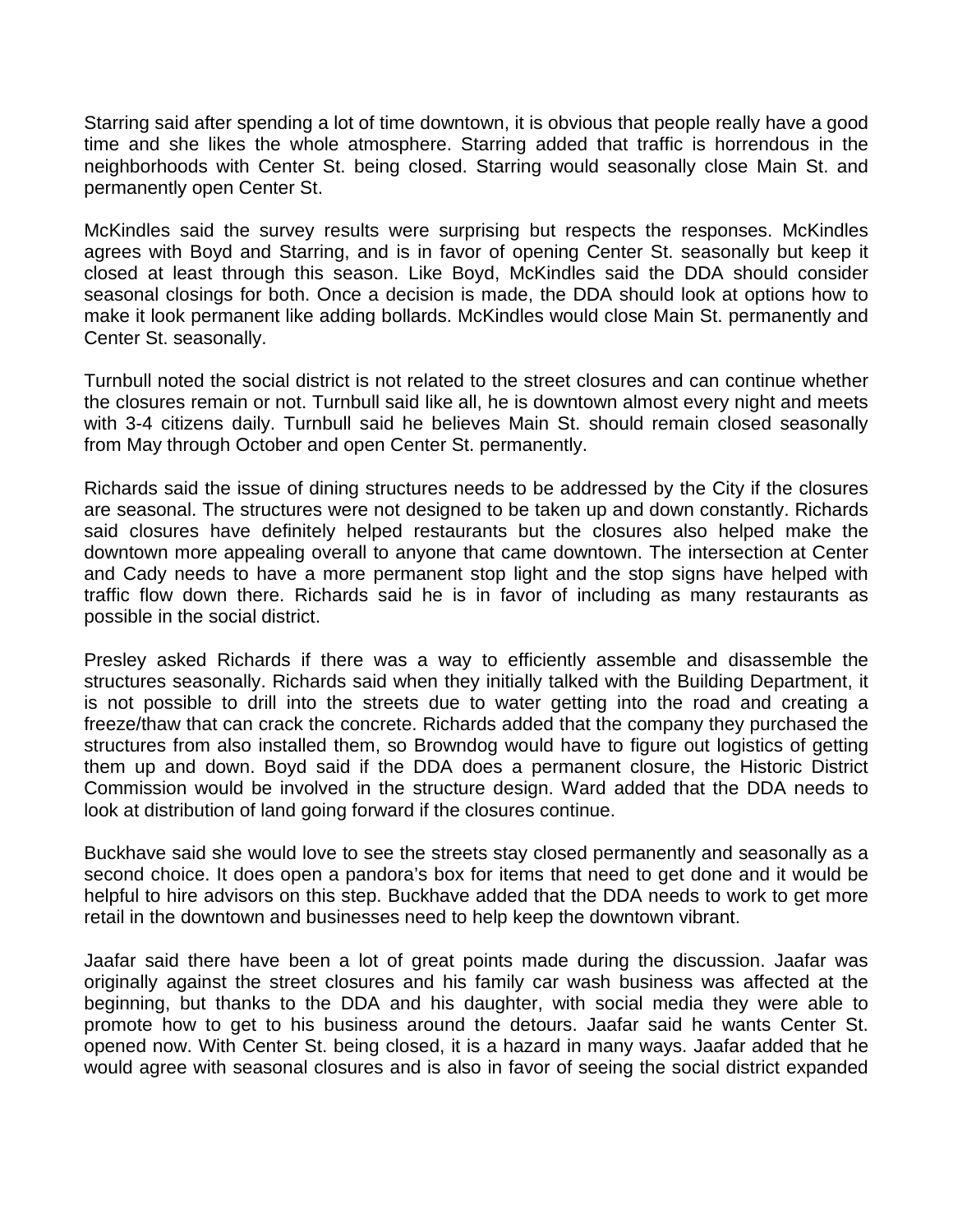to include restaurants like Lava Grille and Sports Den. In terms of safety, it is number one priority and the DDA needs to be proactive, not reactive.

Riley said at the beginning he was 100% in favor of shutting down Main St. forever, it was designed as an emergency stop to save business and it worked. Now, it seems like it should be a seasonal closure.

Maciag said a lot of concerns expressed are valid. When considering traffic detoured off Center St. onto the side streets, the police department has seen an increase in traffic complaints including speed and stop sign complaints. When people are commuting to work, instead of hitting one stop light on Center, people are having to navigate several stop signs. Captain Hannewald added that not only the immediate detour streets are feeling the traffic, but people have now adapted to the closures which has created traffic increases further into neighborhoods.

Audience member, works with many downtown businesses: I know a lot of people are in favor of expanding the social district. By expanding the area, we are bringing a whole new set of customers to the area. The few restaurants that were left out want to be included and engaged in the community.

Heather, lives on Randolph: Heather stated that it took her 10 minutes to get out of her driveway. Randolph is being used as a work around. Trying to get out of her driveway during school time and trying to get to 8 Mile is like a parking lot. Businesses on Center and Main are difficult to remember because no traffic passes by any longer. With 275 under construction, people are trying to get north and south. Haggerty, Beck Rd. and Sheldon are the only options. If Center Street is opened, people will drive through and see the businesses opened. Heather would prefer to have Center St. open to traffic and Main St. being a seasonal closure. Heather suggested that the stop signs be replaced by traffic lights.

Brian Scherle, Browndog Barlor: Sherle stated that investments that restaurants and the DDA are making need time to pay for themselves. To invest the amount of money, structures, blockades, etc., are all going to take time to pay for. Businesses are happy to invest, they just need time and help from city entities to make the improvements happen. Staffing has improved dramatically which is why Browndog's Farmington location has reopened. Moving the structures is a technical challenge and it is probably not feasible to take them up and down seasonally. One thing that needs to be explored is the heating challenges, the structures were flammable and required propane to remain 5 feet away from the structures. As a business owner, Scherle wants a thriving downtown. Browndog has become synonymous with Northville. Scherle stated that this is their home and they want to do what's best. Scherle hopes that the parades can be rerouted if the streets remain closed. Scherle is definitely in favor of expanding the social district and stated that drive by traffic is not their ideal way of getting exposure and not a primary way to create business awareness.

Paul Gabriel, Browndog Barlor: Gabriel stated that they got a lot of flack for not using the structures. However, they didn't have a chance to use the structures because they couldn't keep people warm. Restaurant owners need time to build structures correctly. People were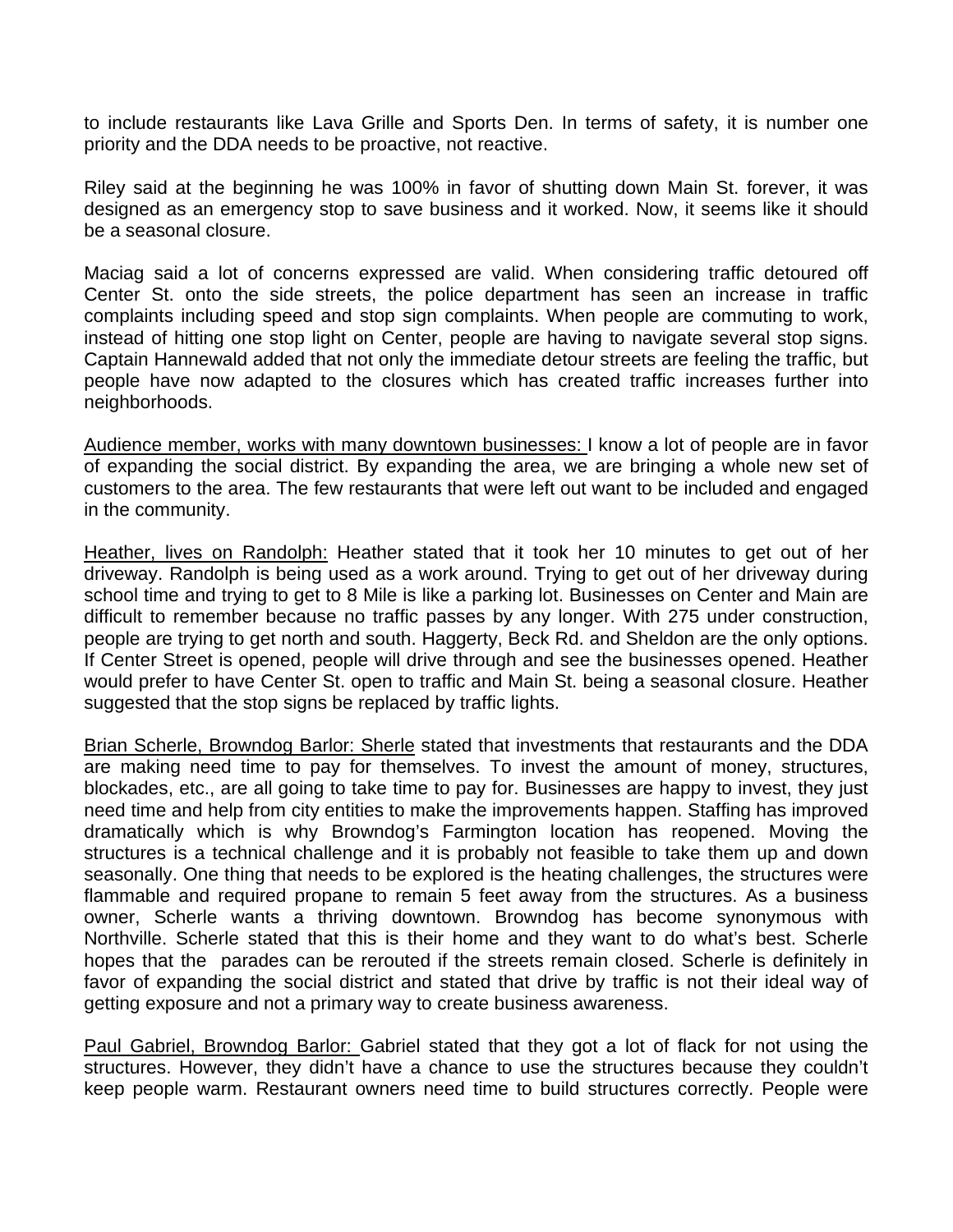ready to get out this year and get back to normal. They went into fall thinking they could operate outdoors the same as the prior year. That did not happen because of the fire code. The business owners didn't want to invest more without knowing what would happen going forward.

Jim Nield: Neild stated that he thought the survey was totally wrong. Neild stated that he did not think the survey included a choice to keep streets open and have restaurants outside on sidewalks on platforms. Neild also expressed that he was concerned about the Downs. How can the City say to developers that they are concerned about traffic when two main streets are closed? Neild stated that the City needs to open streets and go back to the platforms and not say "closed" or "open". These are two main streets in Northville. Europe doesn't close their main drags, Ann Arbor didn't close their main street, they close side streets. The community leaders separate from the survey are saying to open the streets. Dr. Demray, the biggest contributor of the parade, wants it open and has a proposal for safe dining with open streets.

Andrew Krenz asked about the Marquis and Exchange being closed this winter in relation to decreased foot traffic. It looked dead this winter with no foot traffic and what is different from last year. Buckhave said there is a new owner for the Marquis. There has been a lot of construction and renovations going on there and the owner is planning to do something different than the old owners, who brought in school groups. Riley said the Exchange is reopening in May. Riley added that December, January and February are always slower. Eating outside in February in Michigan is not the norm. Ward said that the construction likely had an impact, as there have been a record number of construction permits issued this year. Some projects included the Marquis, nail salon and law firm, Center St. façade project, the old Tuscan, and the Exchange. It was encouraging to see people investing during Covid, but it does impact use in the downtown.

John Carter asked if there was updated traffic data on Center St. Another thing to consider is the impact of seasonal closures for businesses, such as how will structures be stored. Additionally, how do design standards get developed and will there be a partnership with HDC. Ward added that the DDA will also need to partner with the fire department to find heating solutions. The DDA wants to be safe but also find an equitable solution.

Boyd said if the DDA creates a design standard and focuses on the development part of the DDA role, a possible solution to create consistency is the DDA purchasing the structures and create some sort of leasing program. It would help with consistency for the businesses and create a uniform approach with the DDA responsible for set up, tear down and heating. Buckhave said she would like to be part of the advisory committee. McKindles said the DDA should come up with a solution over the summer.

Presley added that the Planning Commission is working toward making Cady St. an extension of downtown, and as a consultant already said, if the connections aren't made, the downtown will have two separate shopping experiences. In addition to working on the connections, it seems that people want to have one connected downtown. If there is a permanent closure, is this good or bad for connectivity. This is an issue to consider.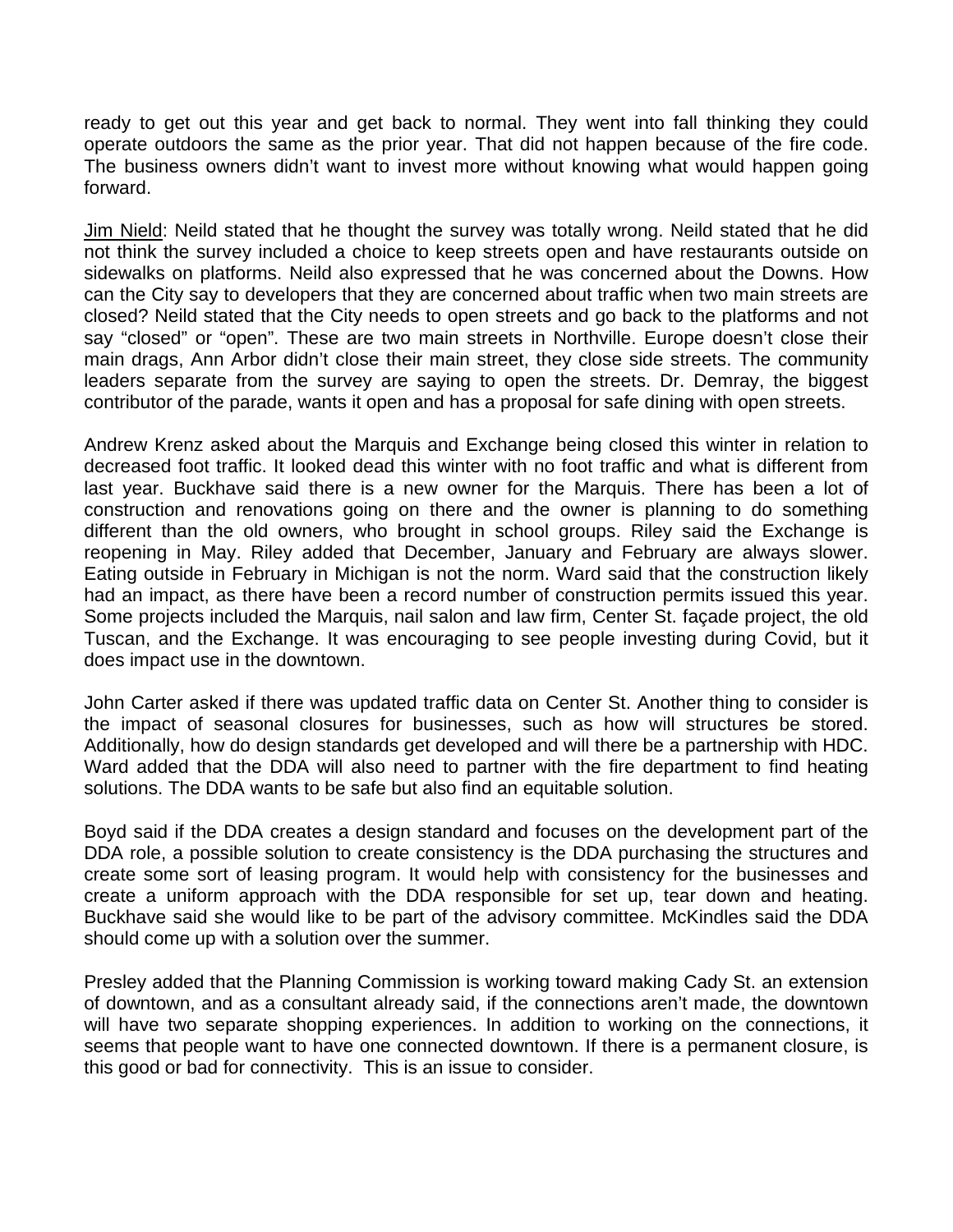Jaafar said there are big trucks rerouted on side streets with Center being closed. Darga added that with Kroger being on Center, and now with the pandemic creating an e-commerce economy, there is a large amount of truck traffic on Center. Richards said from a safety standpoint, platform dining is extremely unsafe. A lot of people don't like them due to the probability of a distracted driver crashing into the platform. Maciag added that there haven't been any platform dining accidents since he's been on the force but there was an incident on Center St. where the platform was hit, but while the restaurant was closed.

Ward said the DDA needs to consider next steps – make a decision on closures or assemble a design team, then make a decision. Boyd said there is no urgency, as City Council already authorized current use until November 1.

**Motion by Presley, seconded by Jaafar,** to recommend to City Council to reopen Center St. as efficiently and soon as possible, and keep Main St. closed through November 1, 2022 per the current agreement. **Roll call vote. Yes: Turnbull, Jaafar, McKindles, Presley, Riley. No: Boyd, Buckhave, Richards, Starring. Motion carries.**

**Motion by McKindles, seconded by Boyd** to create an advisory committee to determine next steps. **Motion carries.**

## **NORTHVILLE DOWNS PROJECT**

Ward said outside of the street closures, the other major project right now is the development of the Downs. It was recommended that the DDA hire outside counsel regarding the project. In addition, Attachment 6.c outlines the formation of a citizen's council, which is required by state statue, if the DDA amends boundaries or changes tax increment financing. The Citizens Advisory Committee is required to be in place for a minimum of 90 days before any action is taken at a meeting. The DDA also needs to set a special meeting date to discuss the Downs project and invite Hunter Pasteur to present their funding strategy to the DDA.

**Motion by Boyd, seconded by Richards,** for the DDA Chair, Vice-Chair and DDA staff to authorize retention of counsel to review final DPAC document. **Presley abstains; motion carries.**

**Motion by Boyd, seconded by Richards,** to request City Council to establish a Citizen's Advisory Council, should the DDA need to review boundaries or amend the TIF plan. **Motion carries.**

Nancy Darga of the mobility network requested the DDA to take action on the Old Core area of the downtown, which encompasses Center/Cady St. intersection, Mary Alexander from Hutton to Center, Hutton from Cady to Main, Church from Main to Cady, and the Cady/S. Main intersection. Darga said the DDA needs to focus on a recommendation to the city on how to handle Cady St. as it intersects with Center and S. Main. With regard to Mary Alexander Ct., there are recommendations to possibly change the direction of the one-way street. These are all critical points of the downtown area. Many are concerned with traffic and the increased traffic with the Foundry Flask and Downs development. The mobility team recommendation